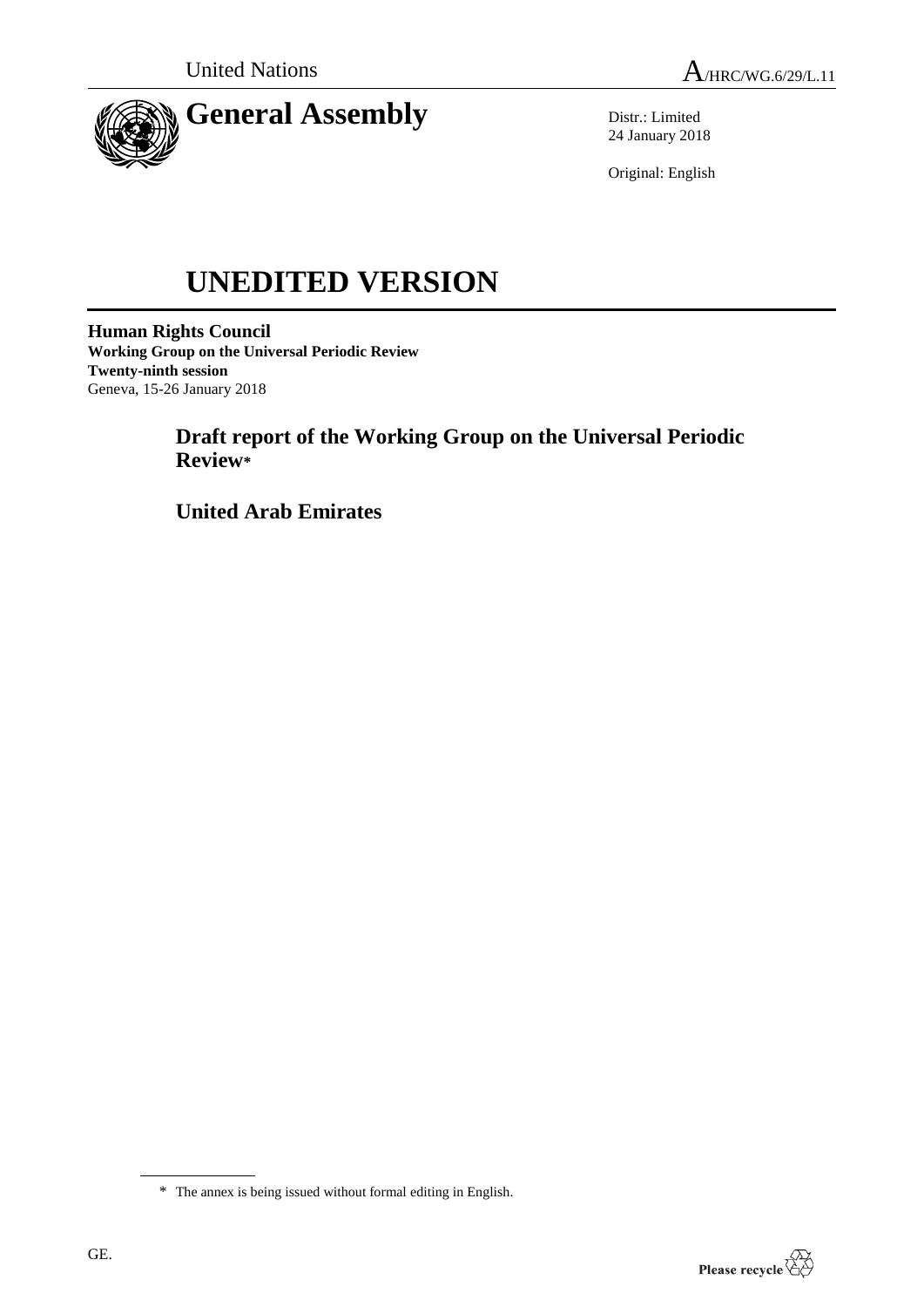# Contents

### *Page*

|       |           |  | 3 |
|-------|-----------|--|---|
|       |           |  | 3 |
|       |           |  | 3 |
|       | <b>B.</b> |  | 3 |
| Π.    |           |  |   |
| Annex |           |  |   |
|       |           |  |   |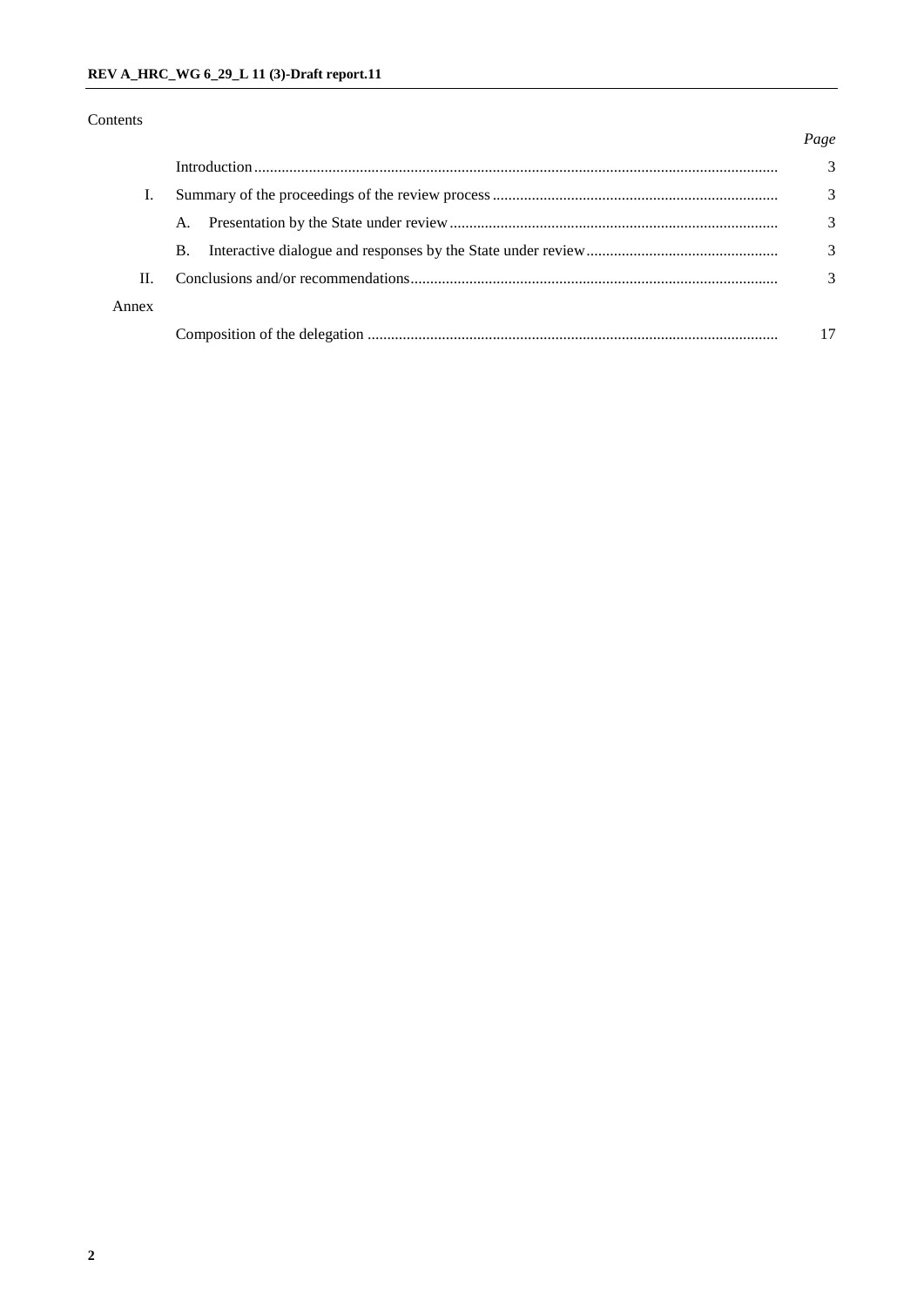# **Introduction**

1. The Working Group on the Universal Periodic Review, established in accordance with Human Rights Council resolution 5/1, held its twenty-ninth session from 15 to 26 January 2018. The review of the United Arab Emirates was held at the 12th meeting, on 22 January 2018. The delegation of the United Arab Emirates was headed by the Minister of State for Foreign Affairs, Dr. Anwar Mohammad Gargash. At its 17th meeting, held on 25 January 2018, the Working Group adopted the report on the United Arab Emirates.

2. On 10 January 2018, the Human Rights Council selected the following group of rapporteurs (troika) to facilitate the review of the United Arab Emirates: Egypt, Peru and the Republic of Korea.

3. In accordance with paragraph 15 of the annex to Human Rights Council resolution 5/1 and paragraph 5 of the annex to Council resolution 16/21, the following documents were issued for the review of the United Arab Emirates:

(a) A national report submitted/written presentation made in accordance with paragraph 15 (a) (A/HRC/WG.6/29/ARE/1);

(b) A compilation prepared by the Office of the United Nations High Commissioner for Human Rights (OHCHR) in accordance with paragraph 15 (b) (A/HRC/WG.6/29/ARE/2);

(c) A summary prepared by OHCHR in accordance with paragraph 15 (c) (A/HRC/WG.6/29/ARE/3).

4. A list of questions prepared in advance by Belgium, Brazil, Czechia, Germany, Portugal, Slovenia, Sweden, Switzerland, and the United Kingdom of Great Britain and Northern Ireland was transmitted to the United Arab Emirates through the troika. These questions are available on the extranet of the universal periodic review.

# **I. Summary of the proceedings of the review process**

**[**To be completed by 2 February 2018]

#### **A. Presentation by the State under review**

#### **B. Interactive dialogue and responses by the State under review**

5. During the interactive dialogue, 97 delegations made statements. Recommendations made during the dialogue are to be found in section II of the present report.

# **II. Conclusions and/or recommendations**

**6. The following recommendations will be examined by the United Arab Emirates, which will provide responses in due time, but no later than the thirty-eighth session of the Human Rights Council:**

6.1. **Sign and ratify the two International Covenants and other core international human rights conventions (Italy);**

6.2. **Accelerate the steps to ratify core international human rights treaties, including the International Covenant on Civil and Political Rights and the International Covenant on Economic, Social and Cultural Rights (Republic of Korea);**

6.3. **Consider the possibility of acceding to the International Covenant on Civil and Political Rights and the International Covenant on Economic, Social and Cultural Rights (Slovenia);**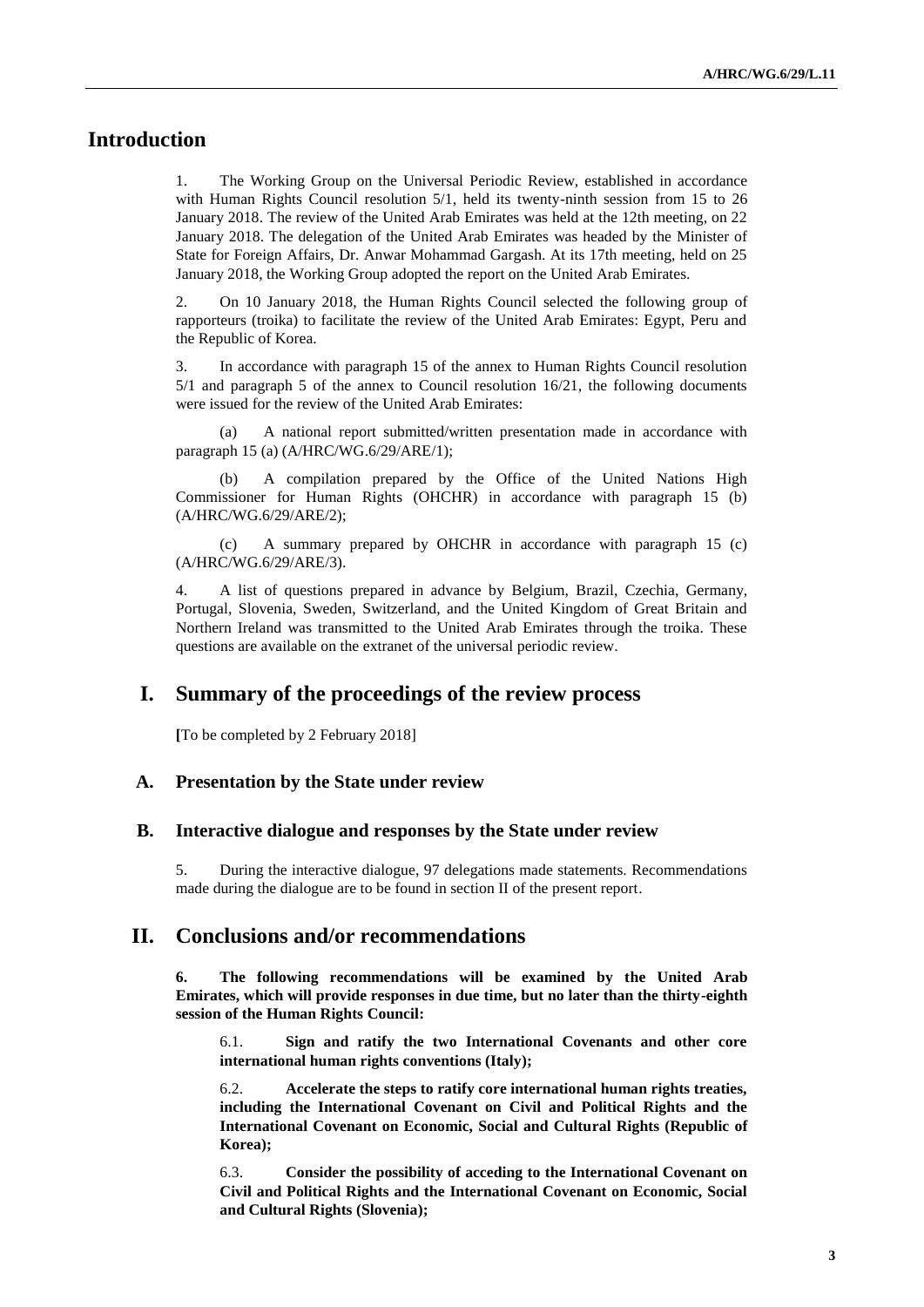6.4. **Continue work on accession to the key international human rights instruments, including the two core treaties, the International Covenant on Civil and Political Rights and the International Covenant on Economic, Social and Cultural Rights (Ukraine);**

6.5. **Ratify early the International Covenant on Civil and Political Rights and the International Covenant on Economic, Social and Cultural Rights in order to strengthen protection of the human rights of foreigners residing in the United Arab Emirates (Japan);**

6.6. **Ratify the International Covenant on Economic, Social and Cultural Rights (Armenia) (Benin) (France) / Accede to the International Covenant on Economic, Social and Cultural Rights (Australia);**

6.7. **Consider ratifying the International Covenant on Economic, Social and Cultural Rights (Uruguay) / Consider the ratification of the International Covenant on Economic, Social and Cultural Rights (Peru);**

6.8. **Ratify the International Covenant on Civil and Political Rights (Armenia) (Benin) (France) (Portugal) / Accede to the International Covenant on Civil and Political Rights (Australia);**

6.9. **Consider ratifying the International Covenant on Civil and Political Rights (Ghana) (Uruguay) / Consider the ratification of the International Covenant on Civil and Political Rights (Peru) / Consider acceding to the International Covenant on Civil and Political Rights (Republic of Moldova);**

6.10. **Strengthen the constitutional right of freedom of expression by becoming a state party to the International Covenant on Civil and Political Rights (Germany);**

6.11. **Accede to the Optional Protocol to the International Covenant on Civil and Political Rights (Australia);**

6.12. **Consider ratifying the Optional Protocol to the International Covenant on Civil and Political Rights (Ghana) / Consider acceding to the Optional Protocol to the International Covenant on Civil and Political Rights (Republic of Moldova);**

6.13. **Ratify the Second Optional Protocol to the International Covenant on Civil and Political Rights, aiming at the abolition of the death penalty (Chile) (Iceland) (Liechtenstein) / Accede to the Second Optional Protocol to the International Covenant on Civil and Political Rights, aiming at the abolition of the death penalty (Australia);**

6.14. **Consider ratifying the Second Optional Protocol to the International Covenant on Civil and Political Rights, aiming at the abolition of the death penalty (Ghana) / Consider acceding to the Second Optional Protocol to the International Covenant on Civil and Political Rights, aiming at the abolition of the death penalty (Republic of Moldova);**

6.15. **Establish an official moratorium on executions and ratify the International Covenant on Civil and Political Rights and its Second Optional Protocol, aiming at the abolition of the death penalty (Slovakia);**

6.16. **Ratify and accede to the International Covenant on Civil and Political Rights, the International Covenant on Economic, Social and Cultural Rights, the International Convention on the Protection of the Rights of All Migrant Workers and Members of Their Families and the International Convention for the Protection of All Persons from Enforced Disappearance (Sierra Leone);**

6.17. **Ratify the International Covenant on Civil and Political Rights, the International Covenant on Economic, Social and Cultural Rights and the Optional Protocol to the Convention against Torture and Other Cruel,**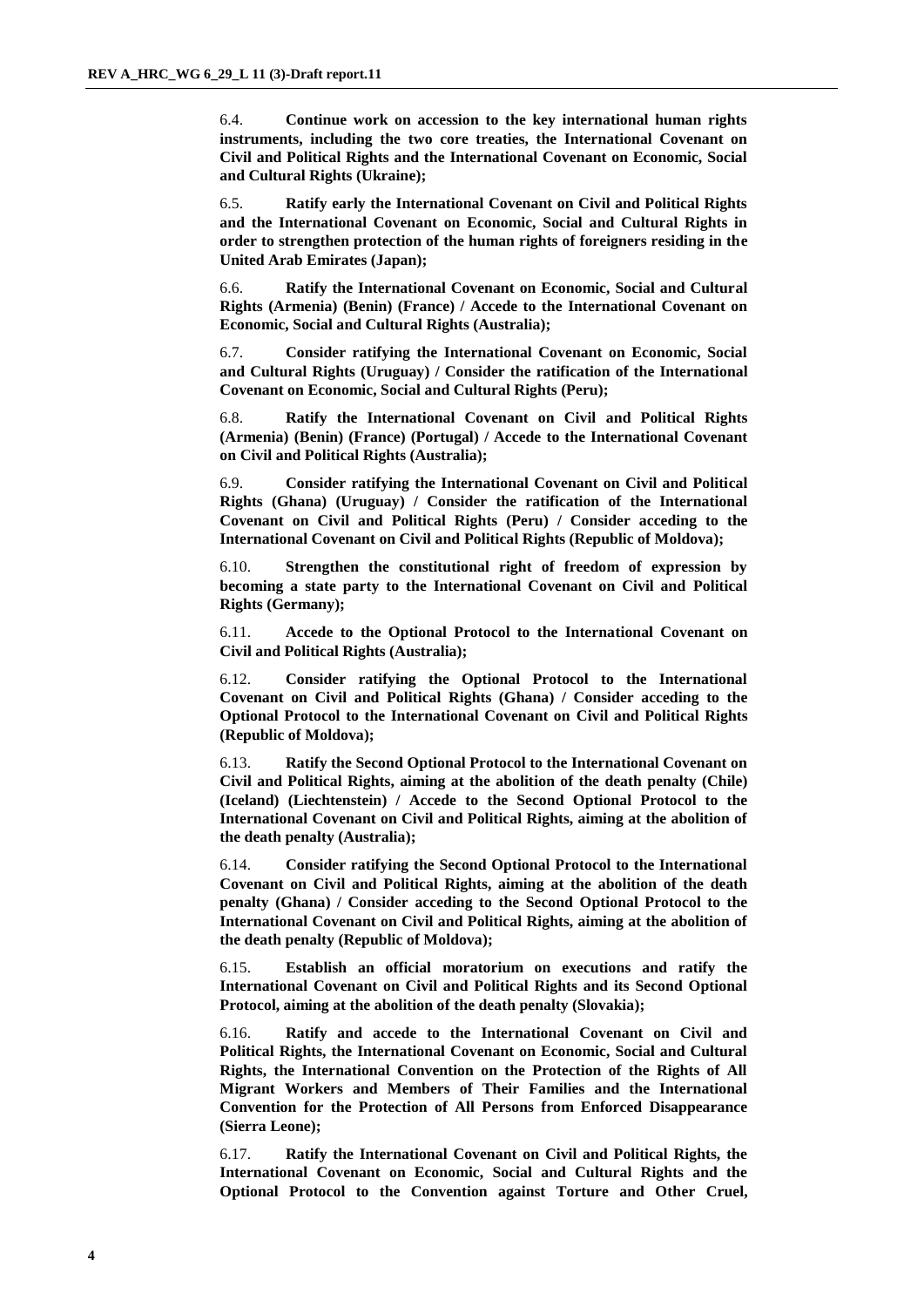**Inhuman or Degrading Treatment or Punishment and enhance cooperation with United Nations human rights mechanisms (Austria);**

6.18. **Become a State party to the International Covenant on Civil and Political Rights, the International Covenant on Economic, Social and Cultural Rights, the International Convention on the Protection of All Persons from Enforced Disappearance and the Optional Protocol to the Convention against Torture and Other Cruel, Inhuman or Degrading Treatment or Punishment. Allow without delay visits of the representatives of the human rights special procedures of the Human Rights Council that requested so and issue a standing invitation to the thematic special procedures of the Human Rights Council (Czechia);**

6.19. **Ratify the Optional Protocol to the Convention on the Rights of the Child on the sale of children, child prostitution and child pornography (Liechtenstein);**

6.20. **Ratify the Optional Protocol to the Convention on the Rights of the Child on the involvement of children in armed conflict (France) (Liechtenstein) (Paraguay);**

6.21. **Ratify the Optional Protocol to the Convention on the Rights of the Child on a communications procedure (Liechtenstein) (Paraguay);**

6.22. **Take further steps and provide necessary resources to ensure effective implementation of the Convention on the Rights of the Child, including ratification of two remaining Optional Protocols to the Convention on the Rights of the Child (Slovakia);**

6.23. **Ratify the Optional Protocol to the Convention against Torture and Other Cruel, Inhuman or Degrading Treatment or Punishment (Denmark) (Portugal);**

6.24. **Ensure impartial investigations into all allegations of torture and move towards ratifying the Optional Protocol to the Convention against Torture and Other Cruel, Inhuman or Degrading Treatment or Punishment (Finland);**

6.25. **Ratify the International Convention on the Protection of the Rights of All Migrant Workers and Members of Their Families (Bangladesh) (Ghana);**

6.26. **Consider ratifying the International Convention on the Protection of the Rights of All Migrant Workers and Members of Their Families (Burkina Faso);**

6.27. **Consider ratifying the International Convention on the Protection of the Rights of All Migrant Workers and Members of Their Families together with other relevant laws (Philippines);**

6.28. **Ratify international human rights instruments that it is not yet a party to, in particular, the International Convention on the Protection of the Rights of All Migrant Workers and Members of Their Families, the International Convention for the Protection of All Persons from Enforced Disappearance, and consider withdrawing reservations to articles 2 (f), 9, 15 (2), 16 and 29 (1) of the Convention on the Elimination of All Forms of Discrimination against Women (Honduras);**

6.29. **Ratify the International Convention on the Protection of the Rights of All Migrant Workers and Members of Their Families, the International Labour Organization Convention no. 189 concerning decent work for domestic workers, and consider the human rights of trafficked persons at the centre of any anti-trafficking policies and measures that the country adopts (Afghanistan);**

6.30. **Ratify the International Convention for the Protection of All Persons from Enforced Disappearance (France) (Portugal);**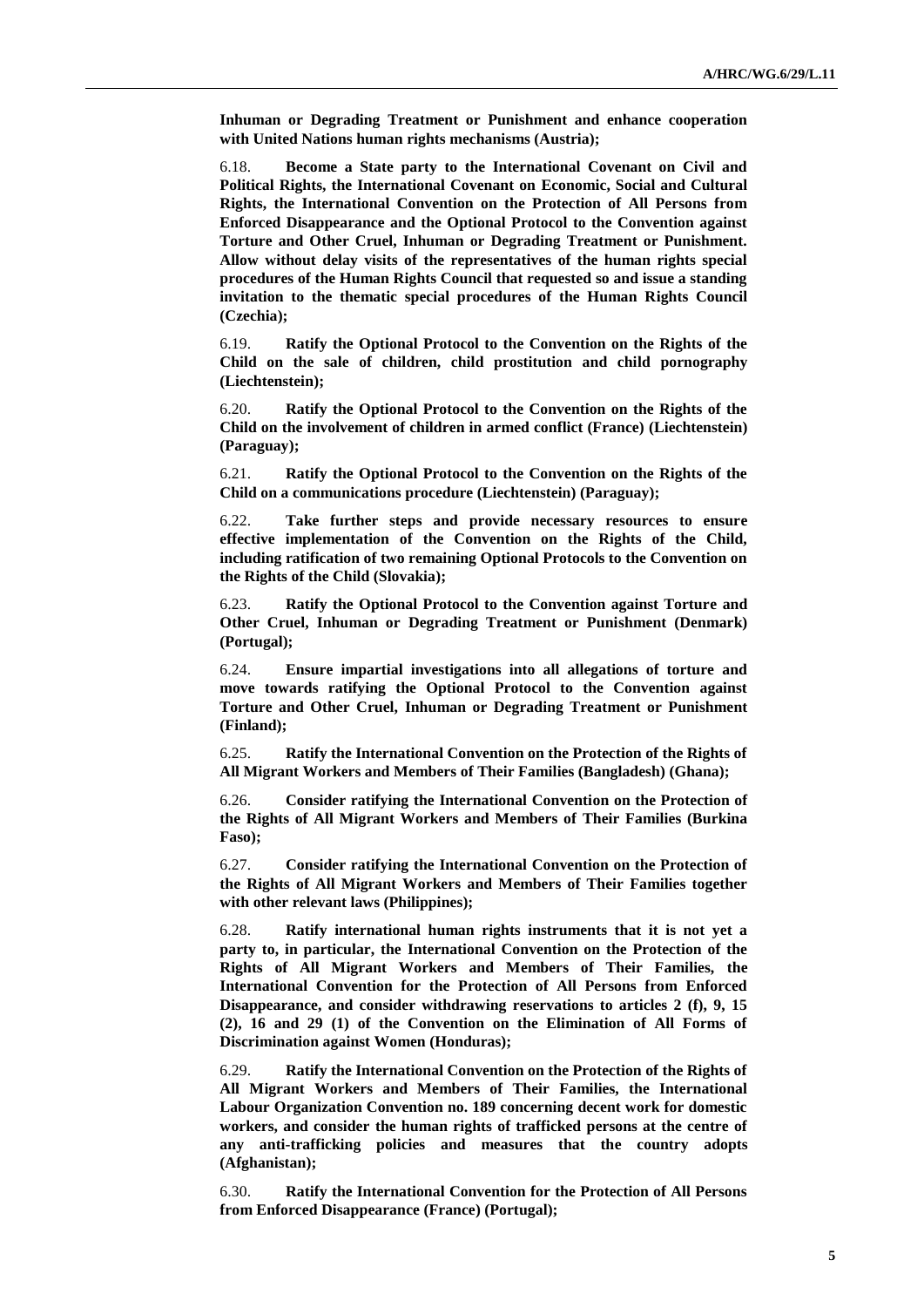6.31. **Consider ratifying the International Convention for the Protection of All Persons from Enforced Disappearance (Greece);**

6.32. **Sign and ratify the International Convention for the Protection of All Persons from Enforced Disappearance as well as incorporate that offence into its national legislation (Argentina);**

6.33. **Ratify the Rome Statute of the International Criminal Court (Portugal);**

6.34. **Ratify the Rome Statute, including the provisions on the crime of aggression (Liechtenstein);**

6.35. **Ratify the Rome Statute of the International Criminal Court and fully align its legislation with all the obligations under the Rome Statute (Latvia);**

6.36. **Ratify International Labour Organization Convention no. 189 concerning decent work for domestic workers (Paraguay);**

6.37. **Consider ratifying Convention International Labour Organization Convention No. 189 concerning decent work for domestic workers (Burkina Faso);**

6.38. **Ratify International Labour Organization Convention no. 189 concerning decent work for domestic workers and adapt its national legislation in accordance with this treaty (Chile);**

6.39. **Accede to and implement the 1954 Convention relating to the Status of Stateless Persons and the 1961 Convention on the Reduction of Statelessness (Kenya);**

6.40. **Accede to and fully implement the 1954 Convention relating to the Status of Stateless Persons and the 1961 Convention on the Reduction of Statelessness (Slovakia);**

6.41. **Continue to undertake effective measures to further promote and protect human rights in the country, including through accession to international conventions and covenants in this sphere (Uzbekistan);**

6.42. **Withdraw reservations to the Convention on the Elimination of All Forms of Discrimination against Women (Latvia);**

6.43. **Withdraw its reservations to articles 2, 15, and 16 of the Convention on the Elimination of All Forms of Discrimination against Women (Finland);**

6.44. **Consider withdrawing its reservations to the Convention on the Elimination of All Forms of Discrimination against Women and harmonise the national legislation with the obligations under the Convention (Mongolia);**

6.45. **Withdraw its reservations to the Convention on the Elimination of All Forms of Discrimination against Women and introduce amendments to its national family law to ensure equal status and rights of women in all matters (Canada);**

6.46. **Withdraw the reservations to article 16 of the Convention on the Elimination of All Forms of Discrimination against Women and introduce legislative reforms that provide equal rights to women in the fields of marriage, divorce, property relations, custody of children and inheritance (Uruguay);**

6.47. **Adopt and implement equal nationality rights to guarantee, in particular women's rights and gender equality, including removing reservations to the Convention on the Elimination of All Forms of Discrimination against Women (Kenya);**

6.48. **Further strengthen its cooperation with United Nations human rights mechanisms (Pakistan);**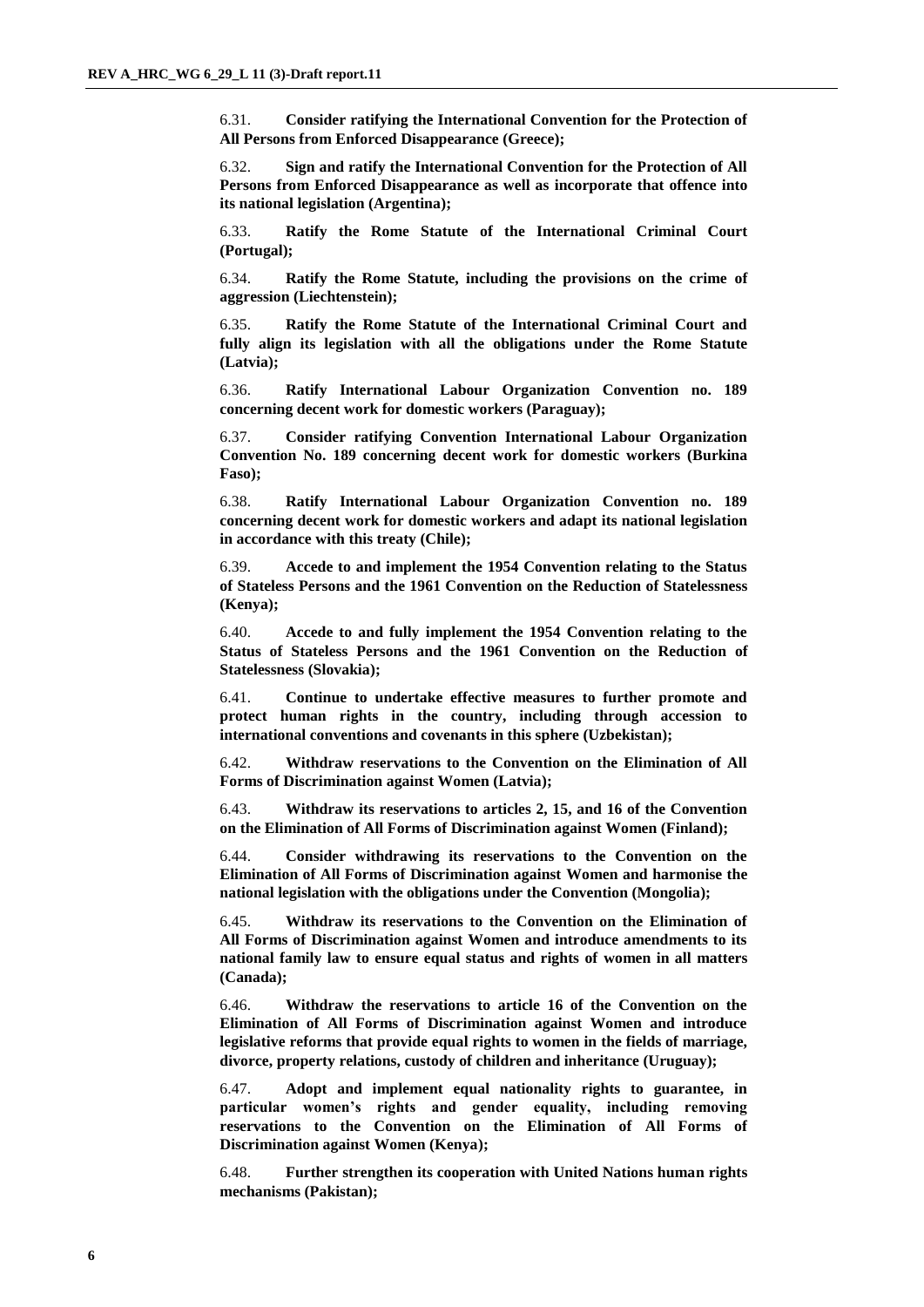6.49. **Adopt an open, merit-based process when selecting national candidates for United Nations treaty body elections (United Kingdom of Great Britain and Northern Ireland);**

6.50. **Continue to strengthen the State's cooperation with treaty bodies, including the submission of due periodic reports in the framework of international human rights treaties (Saudi Arabia);**

6.51. **Submit its report to the Committee against Torture and engage in a dialogue with it (Switzerland);**

6.52. **Issue a standing invitation to the special procedures of the Human Rights Council (Portugal);**

6.53. **Extend a standing invitation to the special procedures (Kenya);**

6.54. **Issue a standing invitation to the Human Rights Council's special procedures, and accept a visit by the Special Rapporteur on the Situation of Human Rights Defenders (Sweden);**

6.55. **Enhance cooperation with the United Nations human rights mechanisms and extend a standing invitation to all special procedures (Cyprus);**

6.56. **Respond positively to the pending visit requests by the special procedures mandate holders and consider extending a standing invitation to all special procedures mandate holders of the Human Rights Council (Latvia);**

6.57. **Fully cooperate with the special procedures and accept the pending invitations to carry out country visits, including from the Special Rapporteur on Human Rights Defenders (Netherlands);**

6.58. **Cooperate with United Nations human rights mechanisms, including by responding positively to visiting requests by special procedure mandate holders (Germany);**

6.59. **Continue its efforts in promoting and protecting the lives of its people, particularly children and share best practices in youth empowerment (Brunei Darussalam);**

6.60. **Adopt a national family policy (Oman);**

6.61. **Continue to work on building national capacity in the field of human rights in accordance with international standards (Oman);**

6.62. **Establish a relevant monitoring mechanism to enhance effectiveness of implementation of the National Programme on promoting tolerance (Russian Federation);**

6.63. **Continue its efforts to promote and protect human rights in line with its national priorities and international obligations (Pakistan);**

6.64. **Promote the role of national human rights mechanisms and institutions in the protection of human rights (Bahrain);**

6.65. **Accelerate the process of setting up the national human rights institution in the light of the Paris Principles (Mozambique);**

6.66. **Establish a national human rights institution in accordance with the Paris Principles (Ghana) (Greece) (Nepal) (Republic of Korea) (Timor-Leste) / Establish a national human rights institution in line with the Paris Principles (Sierra Leone);**

6.67. **Consider establishing a national human rights institution (India);**

6.68. **Establish a national human rights institution in line with the Paris Principles and ensure its effective functioning (Republic of Moldova);**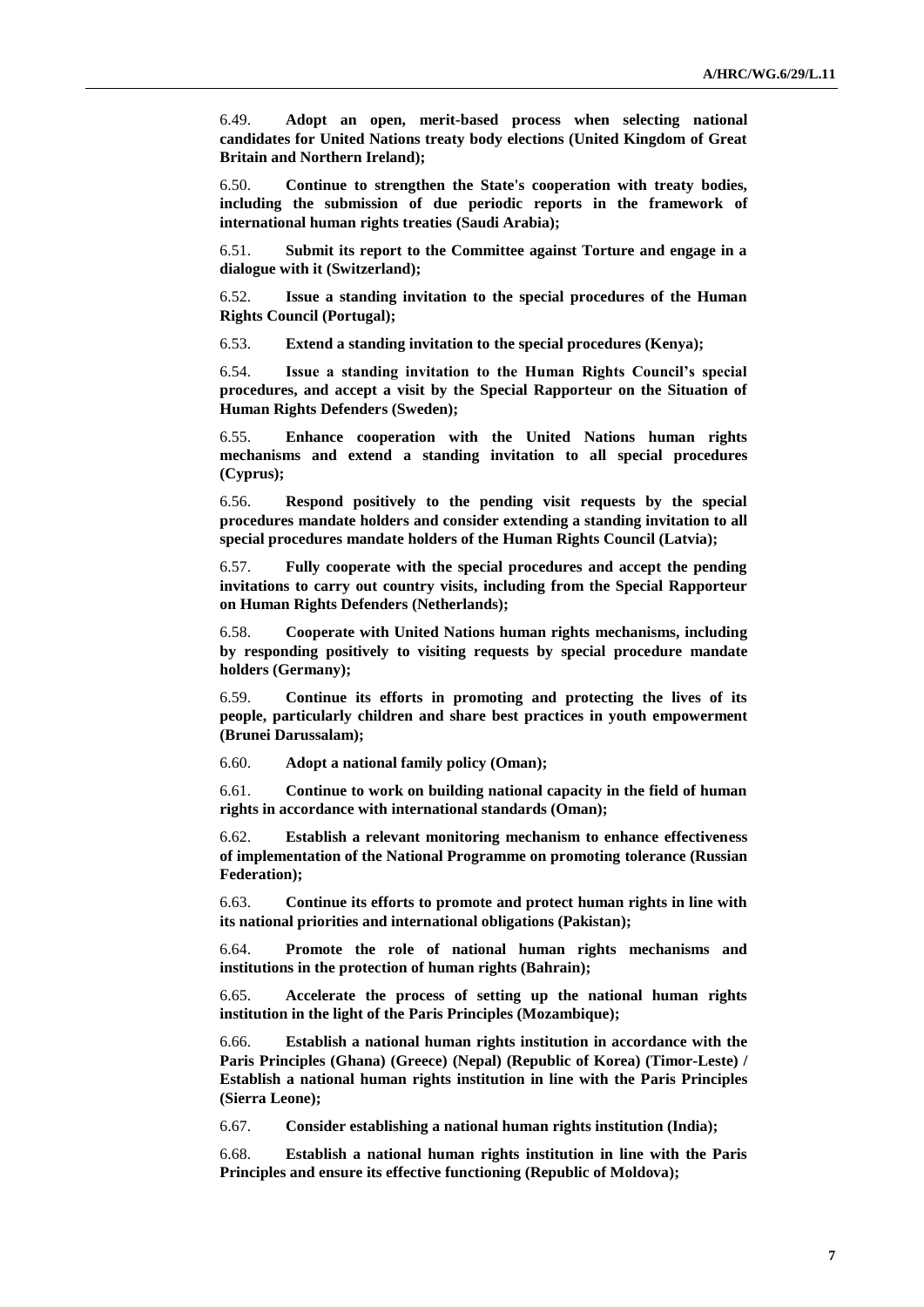6.69. **Take measures to establish a national human rights institution in accordance with the Paris Principles (Botswana);**

6.70. **Promote the establishment of the national human rights institution in line with the Paris Principles (Mexico);**

6.71. **Create a national human rights institution in line with the Paris Principles and establish an Ombudsman (France);**

6.72. **Accelerate efforts to establish a national human rights institution in compliance with the Paris Principles (Georgia);**

6.73. **Establish a national human rights institution in accordance with the Paris Principles to monitor and examine allegations of human rights violations (Kenya);**

6.74. **Take necessary measures for the establishment of a national human rights institution, including considering cooperation with countries in the region that have already established a national human rights institution (Indonesia);**

6.75. **Establish an independent national human rights institution in accordance with the Paris Principles (Mongolia) / Establish an independent national human rights institution in line with the Paris Principles (Uruguay);**

6.76. **Ensure the swift establishment of an independent national human rights institution in line with the Paris Principles (Germany);**

6.77. **Finalize the draft law creating the independent national human rights commission and make it functional (Senegal);**

6.78. **Clarify the mandate and scope of the independent national human rights commission (Egypt);**

6.79. **Accelerate the process of adopting the draft law on the creation of the independent national human rights commission in line with the Paris Principles and the draft law on combating domestic violence (Gabon);**

6.80. **Work towards strengthening and developing the specialised national mechanisms in the field of human rights, especially the completion of the legal procedures related to the establishment of the independent national human rights commission in accordance with the Paris Principles (Tunisia);**

6.81. **Keep up with the State's voluntary pledges and commitments, including on establishment of a national human rights institution in line with the Paris Principles (Ukraine);**

6.82. **Establish a national human rights institution in line with the Paris Principles and strengthen, by clarifying its mandate, the national institution for the future of women in line with the Beijing Principles (Honduras);**

6.83. **Develop initiatives in the area of promotion and protection of human rights for the enforcement of the law within the framework of the national human rights action plan (Saudi Arabia);**

6.84. **Continue its efforts to develop a national plan for protecting and promoting human rights (Maldives);**

6.85. **Continue promoting the rights of vulnerable groups through national strategies that have already been defined (Senegal);**

6.86. **Strengthen efforts to promote education and training on human rights (Georgia) (Greece) / Strengthen its efforts to promote education and training on human rights (Timor-Leste);**

6.87. **Activate the role of civil society organisations in raising awareness and increasing education in the field of human rights (Bahrain);**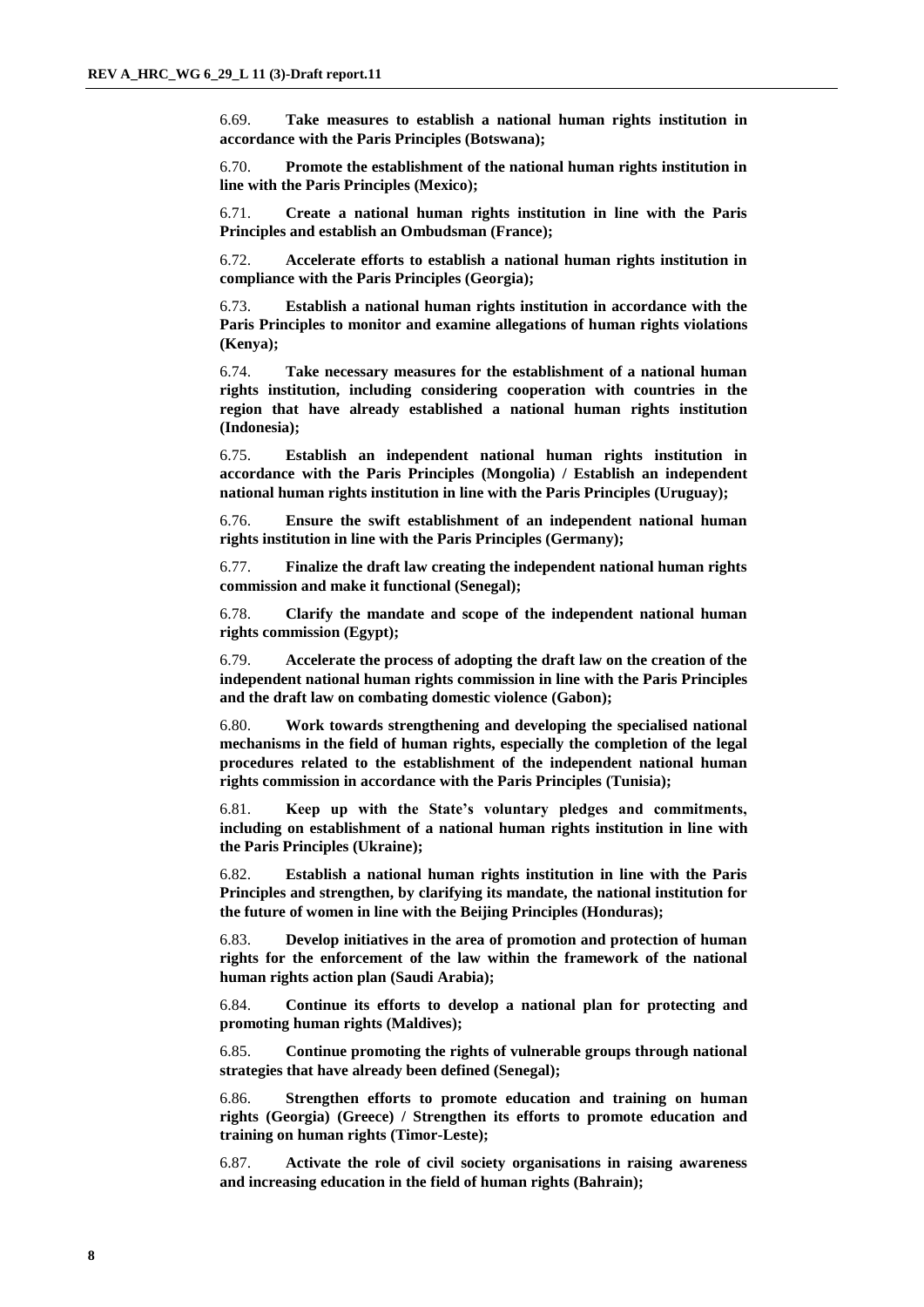6.88. **Support civil society organizations and institutions to enable them to play their full role in the promotion and protection of human rights (Chad);**

6.89. **Strengthen state programmes aimed at promoting tolerance and respect of cultural diversity, combatting discrimination, hatred and extremism (Belarus);**

6.90. **Adopt a comprehensive political and legislative framework for the prevention of and the fight against discrimination under any criteria (Honduras);**

6.91. **Take further steps to ensure submission of complaints on an equal footing and without discrimination for any reason on all matters that constitute a violation of human rights (Jordan);**

6.92. **Take policy measures to promote tolerance and non-discrimination on the grounds of sexual orientation (Iceland);**

6.93. **Take appropriate steps to protect lesbian, gay, bisexual and transgender persons and ensure that protection is provided to victims of sexual assault and perpetrators are identified, prosecuted, and held accountable (United States of America);**

6.94. **Continue to promote economic and social sustainable development to lay a solid foundation for the enjoyment of all human rights by its people (China);**

6.95. **Protect bio-diversity and stop disastrous environmental impacts such as threats to the security of migrant birds, destruction of live coral cover, change of natural water flow and destruction of natural seabed when constructing manmade islands in the United Arab Emirates (Kenya);**

6.96. **Consider abolishing the death penalty (Mozambique);**

6.97. **Abolish the death penalty for all crimes and commute all existing death sentences (Austria);**

6.98. **Give due consideration to the legal abolition of the death penalty as well as to the commutation of all death sentences to terms of imprisonment (Liechtenstein);**

6.99. **Establish a moratorium on the death penalty as a first step towards its full abolition (Portugal);**

6.100. **Establish a moratorium on the death penalty as the first step toward its abolition (Slovenia);**

6.101. **Establish a moratorium on the death penalty as a step towards complete abolition of this practice (Australia);**

6.102. **Reinstate a moratorium on the use of the death penalty with a view of abolishing the practice (Belgium);**

6.103. **Ensure a moratorium on executions and consider the complete abolition of the death penalty (France);**

6.104. **Give effect to a moratorium on executions with the aim of abolishing the death penalty (Ireland);**

6.105. **Consider the adoption of a de jure moratorium on executions with a view to abolishing the death penalty (Italy);**

6.106. **Further consider establishing a moratorium on the use of the death penalty (Montenegro);**

6.107. **Commute all death sentences in respect of drug offences and other non-lethal crimes; and amend legislation such that the death penalty is only available in respect of the "most serious crimes" and compliant with**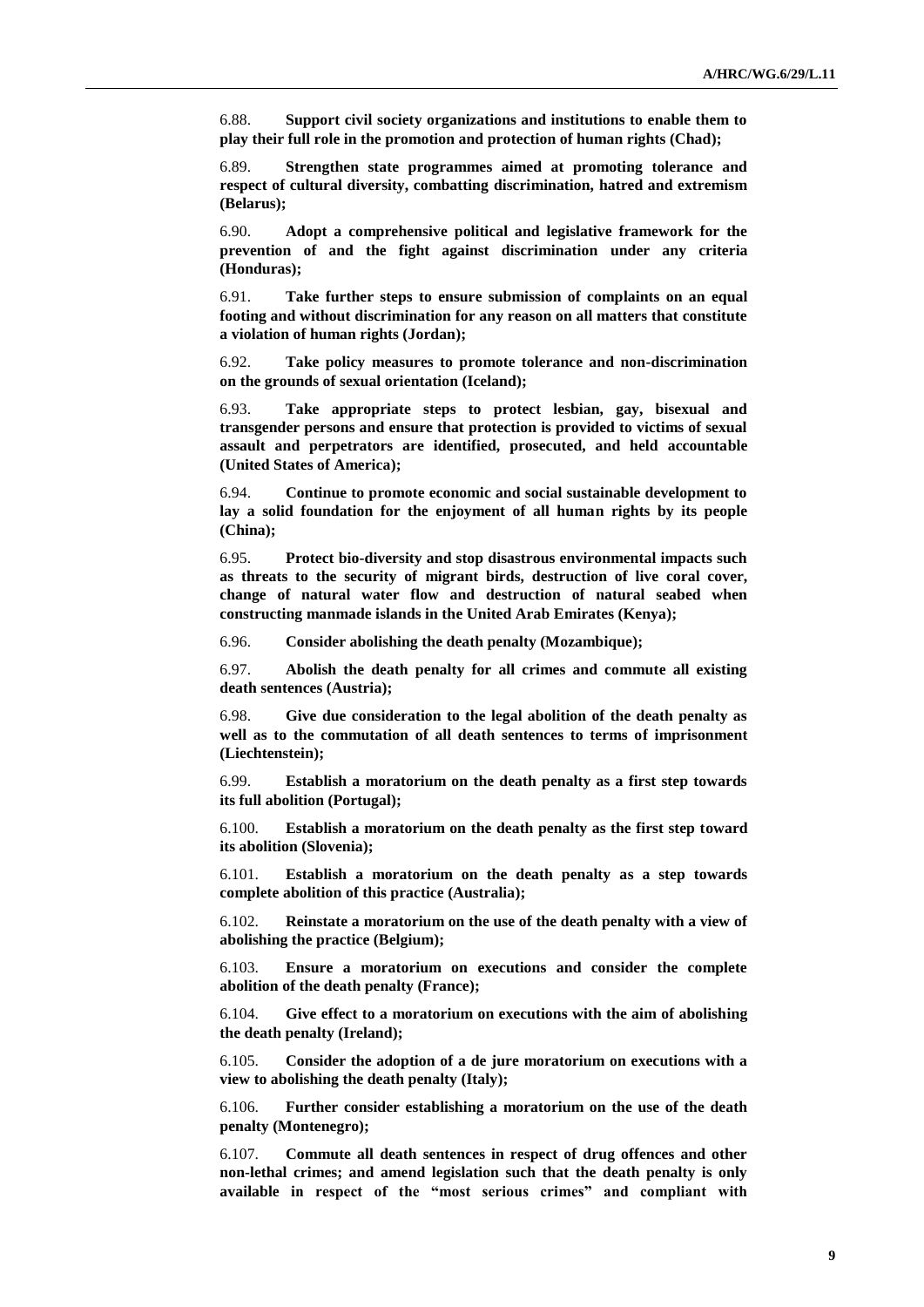**international minimal standards (United Kingdom of Great Britain and Northern Ireland);**

6.108. **Establish a moratorium on the use of the death penalty with a view to its abolition and commute the death sentences handed down for non-violent crimes, which should not be considered as being the most serious, such as drug trafficking or those related to freedom of expression, opinion and association (Mexico);**

6.109. **Stop and investigate all acts of torture and cruel treatment and prosecute those responsible for its order and perpetration (Qatar);**

6.110. **Prohibit the practice of secret detention and institute safeguards against torture and other ill-treatment (Italy);**

6.111. **Create a comprehensive national strategy to prevent and eliminate systematically torture and other cruel inhuman or degrading treatment. Eliminate practices of arbitrary detention and incommunicado detention. Ensure accountability of security staff for any acts of torture (Czechia);**

6.112. **Protect freedom of expression and freedom of association (France);**

6.113. **Take further steps to ensure freedom of expression by strengthening the knowledge and capacity of state apparatus (Indonesia);**

6.114. **Continue to develop legislation and practices in the media sector to promote the right to freedom of expression (Iraq);**

6.115. **Review the legal framework and amendments preventing freedom of expression (Norway);**

6.116. **Take concrete measures to ensure the right of freedom of expression and review legislation preventing exercising freedom of expression (Slovenia);**

6.117. **Continue to take steps to uphold freedom of expression by reviewing restrictive articles within its domestic legal framework, ensuring that legislation is fully aligned with article 19 of the International Covenant on Civil and Political Rights (Netherlands);**

6.118. **Reform the 1980 law on publications and publishing and all other related laws to take into account the evolution of freedom of opinion and expression (Qatar);**

6.119. **Continue to work on amending the Publications and Publishing Act, thus contributing to enhancing of freedom of expression and in conformity with the relevant international human rights standards (Lebanon);**

6.120. **Uphold freedom of expression in traditional and online media by removing from relevant laws the restrictions on expressions critical of State officials and institutions and the related administrative and judicial penalties (Canada);**

6.121. **Establish in national legislation the right to freedom of expression and to information as well as mechanisms to guarantee its full respect and protection (Mexico);**

6.122. **Decriminalize defamation and include it as part of the civil code in accordance with international standards (Estonia);**

6.123. **Amend the Cybercrime law and the Antiterror law and provisions of the Penal Code restricting freedom of expression in order to bring them into conformity with international standards (Sweden);**

6.124. **Guarantee that the application of anti-terrorists and cybercrime laws are not an obstacle to the legitimate activity by citizens, human rights defenders and the media (Switzerland);**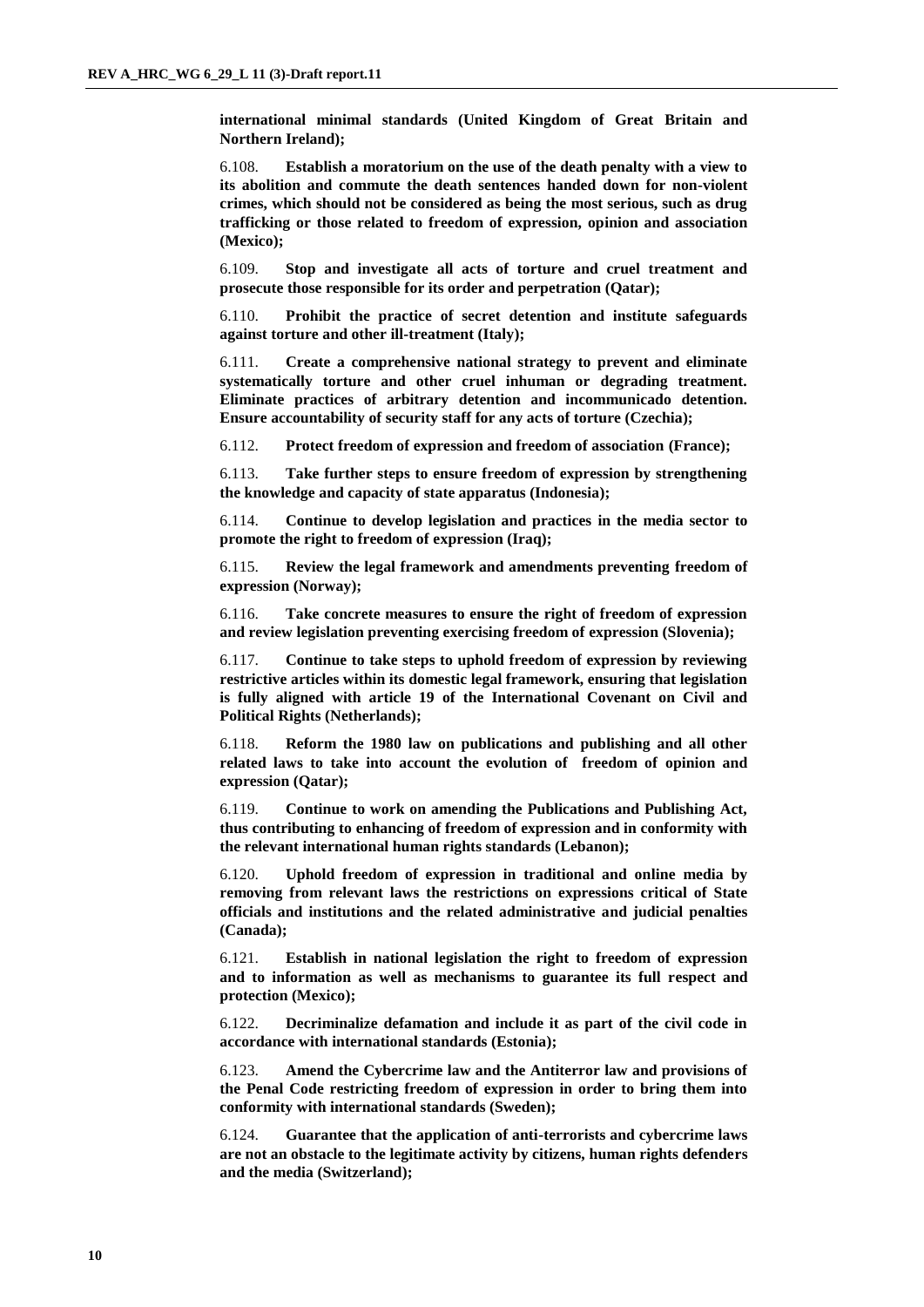6.125. **Demonstrate greater respect for freedoms of expression and peaceful assembly, including by allowing individuals to criticize the government and hold peaceful demonstrations, and revising the cybercrime law to be consistent with principles of free expression (United States of America);**

6.126. **Release all those detained because of their political views and stop all practices of secret detention and enforced disappearance (Qatar);**

6.127. **Ensure the protection of human rights defenders (France);**

6.128. **Take steps to protect human rights defenders (Norway);**

6.129. **Take the measures to prevent acts of harassment and intimidation against human rights defenders and journalists (Latvia);**

6.130. **Take the necessary measures to ensure that human rights defenders can exercise their work in a safe environment, free from harassment and intimidation (Belgium);**

6.131. **Enhance efforts to guarantee the full exercise of the rights to freedom of expression and association and ensure a safe environment conducive to the work of human rights defenders and civil society organizations (Italy);**

6.132. **Align its legislation with international human rights obligations on freedom of expression, and take concrete measures to protect human rights defenders including from reprisals for cooperating with the United Nations (Austria);**

6.133. **Take appropriate measures to ensure that the principle of the separation of powers of the Executive and the Judiciary is enshrined in the Constitution (Ghana);**

6.134. **Strengthen the independence of the judiciary. Ensure the right to a fair trial for all without discrimination, in particular, reject evidence obtained by torture and ensure that all arrests without exceptions are subject to judicial oversight (Czechia);**

6.135. **Continue efforts to address gender based discriminatory practices in the judiciary (Hungary);**

6.136. **Disseminate the code of conduct for law enforcement officials (Kuwait);**

6.137. **Develop training programmes in the field of human rights to raise awareness among public officials, particularly law enforcement and judicial officials (Libya);**

6.138. **Continue efforts aimed at strengthening the training of law enforcement officials on international law and conventions in the field of human rights (Jordan);**

6.139. **Ensure more effective interpretation services and legal aid to foreign women in criminal court proceedings (Hungary);**

6.140. **Amend the Code of Criminal Procedure to ensure that it provides a maximum limit for pre-trial detention (Botswana);**

6.141. **Take steps to ensure that all detainees have access to a fair and transparent trial (Australia);**

6.142. **Inform without delay all people deprived of the liberty of all the charges brought against them and establish a central registry of all detainees to guarantee that their families can immediately locate their whereabouts (Chile);**

6.143. **Implement existing laws to inform detainees promptly of the charges against them, and permit access to legal counsel for all those accused of crimes while affording fair and transparent proceedings by an independent and**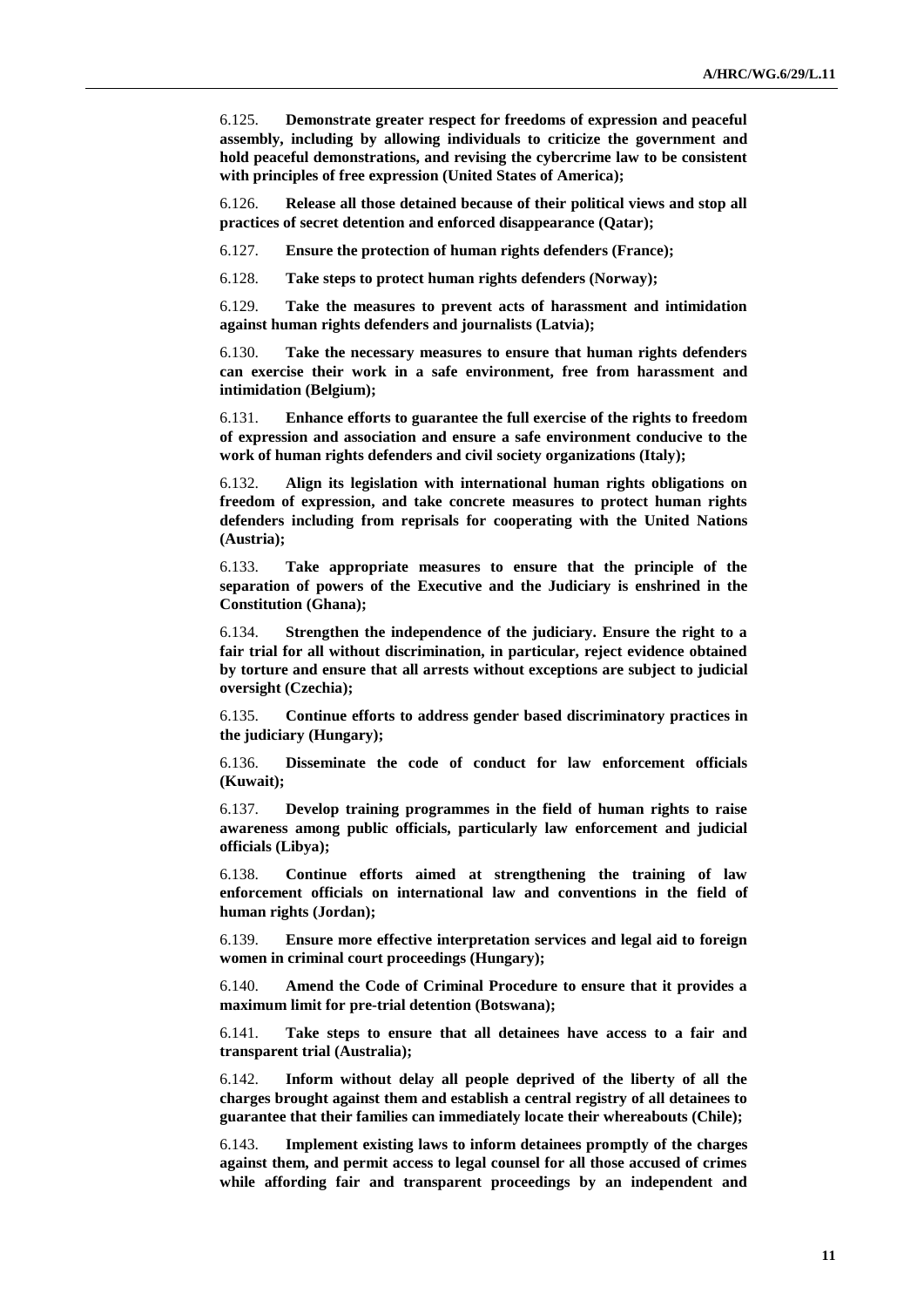**impartial tribunal with all the fair trial guarantees necessary for an accused's defence (United States of America);**

6.144. **Continue to support victims of trafficking in human beings through national specialized mechanisms (Sudan);**

6.145. **Continue the efforts to enable tangible progress in combating trafficking in persons (Turkmenistan);**

6.146. **Improve and expand identification and protection procedures for victims of human trafficking and forced labour, ensuring adequate access to support services and sheltered accommodation (United Kingdom of Great Britain and Northern Ireland);**

6.147. **Take effective measures to fight against trafficking in human beings and ensure protection of victims (Angola);**

6.148. **Continue to combat crimes of human trafficking by tightening the legal penalty, strengthening protection measures, providing the necessary compensation and rehabilitating victims of such crimes (Lebanon);**

6.149. **Strengthen the efforts of the National Committee to Combat Human Trafficking in line with the five pillars of the United Nations (Cuba);**

6.150. **Fully implement the "Strategic Plan of the National Committee to Combat Human Trafficking" and the relevant Federal Laws, in order to combat human trafficking issues, including the sexual exploitation of children (Japan);**

6.151. **Continue strengthening its excellent social programmes to improve the living conditions of its people (Bolivarian Republic of Venezuela);**

6.152. **Continue to take necessary steps at both the legislative and procedural levels to ensure full protection of the workforce in the United Arab Emirates (Morocco);**

6.153. **Improve the legal and policy framework in order to further ensure respect for labour rights and freedom of expression (Brazil);**

6.154. **Issue the Social Action Charter to promote the rights of social workers and protect the rights of beneficiaries of their services (Libya);**

6.155. **Amend Federal Law No. 10 of 2017 to specify offences falling under the term "failure to protect employer secrets" (Denmark);**

6.156. **Strengthen efforts to ensure affordable and quality health and social services to improve the overall well-being of children, women and older persons (Malaysia);**

6.157. **Adopt and implement measures to eliminate stigma and discrimination against persons living with HIV/AIDS (Thailand);**

6.158. **Guarantee mandatory and free primary education to all children living in its territory (Peru);**

6.159. **Put in place access and non-discrimination measures, enabling all boys and girls residing in its country the fulfilment of their right to education (Paraguay);**

6.160. **Continue efforts to uphold education, improve the quality of education, and ensure equal opportunities for access to the right to education, especially for girls (State of Palestine);**

6.161. **Continue efforts to disseminate the culture of human rights through the curricula of schools, universities and law enforcement academy (Egypt);**

6.162. **Continue the efforts to strengthen the status of women (Algeria);**

6.163. **Strengthen efforts towards promotion of gender equality (Cyprus);**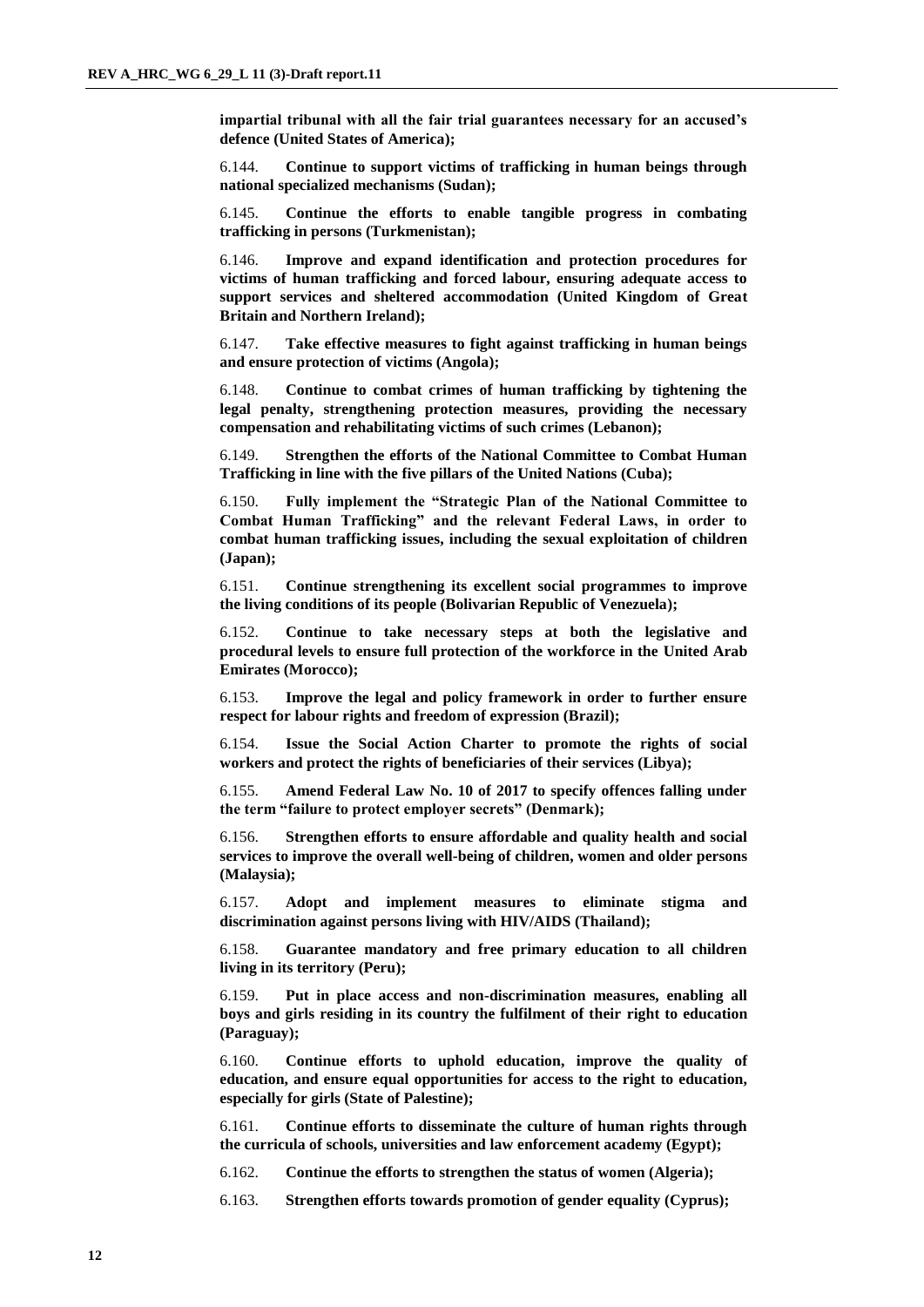6.164. **Further promote gender equality and better guarantee women's rights (China);**

6.165. **Harmonize gender equality for guaranteeing equal rights for men and women (Turkmenistan);**

6.166. **Continue to strengthen their efforts towards the equality between men and women and the empowerment and advancement of women (Bulgaria);**

6.167. **Make necessary efforts so that the principle of gender equality is protected at a Constitutional level (Paraguay);**

6.168. **Amend Federal Decree Law No.2 of 2015 to include prohibition of discrimination based on sex (Denmark);**

6.169. **Strengthen the promotion and protection of the rights of women and their equality, including by amending the Federal Law No. 2 of 2015 to include gender discrimination (Germany);**

6.170. **Modify the laws to enable Emirati women to pass nationality to their children (Sierra Leone);**

6.171. **Take legislative measures to enable Emirati women to transfer nationality to their children without restrictions (Slovakia);**

6.172. **Enact legislative reforms to ensure non-discrimination of women, including in relation to marriage, divorce and inheritance (Sweden);**

6.173. **Review regulations regarding women in the Penal Code and in the Personal Status Law (Republic of Korea);**

6.174. **Take necessary measures to guarantee full access for women to the justice system and give them the same legal capacity and equal treatment before the courts (Argentina);**

6.175. **Continue measures to empower women and combat discrimination and violence against them (Nepal);**

6.176. **Strengthen the efforts to promote gender equality and protect women from domestic violence (Myanmar);**

6.177. **Work on the adoption of the law on combating domestic violence (Tunisia);**

6.178. **Expedite on the enactment of the law on domestic abuse prevention (Maldives);**

6.179. **Enact comprehensive legislation to address violence against women, including the recognition of domestic violence as an offence (Belgium);**

6.180. **Amend the Penal Code, in particular article 53, in order to repeal the right of a husband to punish his wife and the right of parents or custodians to punish their minor children by means of physical violence (Iceland);**

6.181. **Reform discriminatory evidence standards for prosecution of rape and train police and judicial personnel on handling cases of sexual and gender based violence (Sweden);**

6.182. **Continue efforts aimed at empowering women in the social, economic and cultural life (Iraq);**

6.183. **Continue to implement the "National Strategy for the Empowerment and Advancement of Emirati Women" and its relevant cabinet decisions, in order to continue to promote the social engagement of women (Japan);**

6.184. **Review those legal provisions that hinder women from freely choosing their profession and employment (Peru);**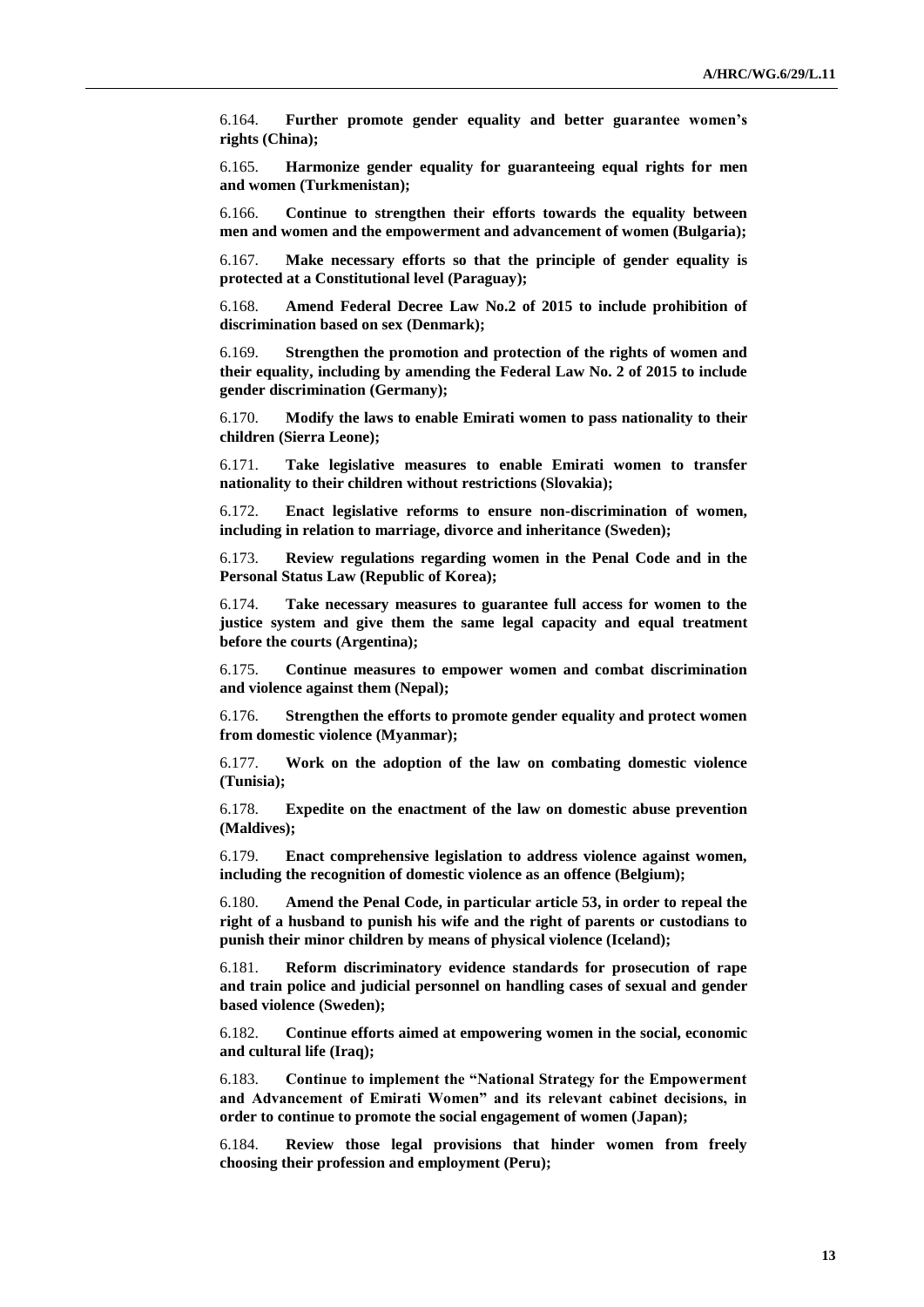6.185. **Continue with efforts to implement the national strategy for empowerment and advancement of women, and in the early fulfilment of the voluntary pledges relating to domestic violence and labour rights (Bhutan);**

6.186. **Work towards enhancing gender equality in the society, including removing impediments to women's free movement and free choice of profession and employment (Estonia);**

6.187. **Continue enhancing the role of women in strengthening democracy and ensuring sustainable development (Azerbaijan);**

6.188. **Take further steps to improve participation and engagement of women in political work and legislative processes of the country (Sri Lanka);**

6.189. **Redouble its efforts to enhance women's representation in leadership and decision-making positions (Pakistan);**

6.190. **Accord special attention to promote participation of women in public life through implementation of the programme called National Vision 2021 (Russian Federation);**

6.191. **Continue to adopt measures to ensure the effective implementation of Wadeema's law and the National Strategy for Motherhood and Childhood (Singapore);**

6.192. **Continue applying efforts towards the trend of tackling gender discrimination and inequality for all women and children independently of their status and nationality (Portugal);**

6.193. **Continue prioritising and allocating adequate resources for programmes aimed at the protection and promotion of the rights of children, women and older persons (Malaysia);**

6.194. **Continue to cooperate with UNICEF, the Supreme Council for Motherhood and Childhood, and the entities concerned with children in the State in the best interest of the child (Morocco);**

6.195. **Develop operational policies and programmes to protect children from the risks of sexual harassment and abuse (Azerbaijan);**

6.196. **Explicitly prohibit corporal punishment of children in all settings, including in the home and in school (Estonia);**

6.197. **Adopt law prohibiting corporal punishment of children in all settings (Montenegro);**

6.198. **Abolish legislation that provides for the imposition of cruel, inhuman or degrading treatment and punishment on children (Liechtenstein);**

6.199. **Raise the age of criminal responsibility above seven years of age (Sierra Leone);**

6.200. **Continue to develop the procedures for investigating cases in line with the nature and needs of children (Sudan);**

6.201. **Ensure the successful implementation of the National Policy for the Empowerment of Persons with Disabilities (Brunei Darussalam);**

6.202. **Continue to strengthen its collaboration with the relevant civil society organisations to provide better services to persons with disabilities, in particular in education and the labour market, so as to better integrate them into society (Singapore);**

6.203. **Continue the implementation of its national strategy by meeting all educational and rehabilitation needs of all persons with disabilities in order to integrate them into society (State of Palestine);**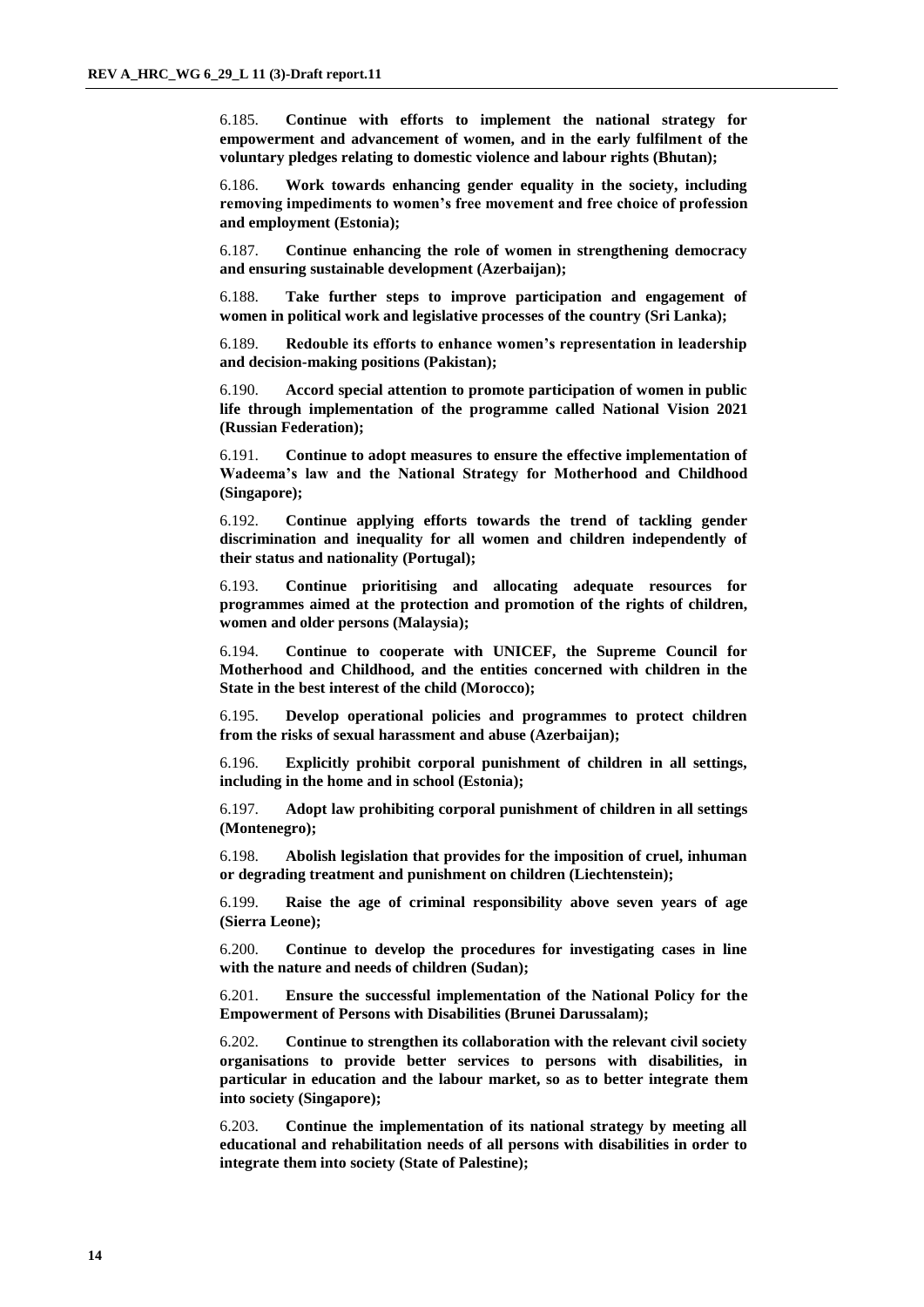6.204. **Consider further actions to promote an inclusive education for children with disabilities into the regular educational establishments (Bulgaria);**

6.205. **Adopt the necessary legal framework to ensure that migrants, asylum-seekers and refugees, including children, fully enjoy their rights, according to international standards (Brazil);**

6.206. **Continue with implementation of the initiatives upholding the rights of expatriate/contract workers (India);**

6.207. **Continue mainstreaming innovative approaches to regulate labour market, which would facilitate provision of due and safe working conditions to all foreign workers (Belarus);**

6.208. **Continue to improve measures to protect the rights of the foreign migrant workers; and further improve measures aimed at combating human trafficking, including victim assistance (Sri Lanka);**

6.209. **Further facilitate consular protection of migrant workers, including by informing the foreign consular post without delay in case of arrest or detention of nationals (Viet Nam);**

6.210. **Continue to cooperate with the countries of origin of migrant workers in order to better protect their rights (Mauritania);**

6.211. **Take concrete steps in policies and measures for better working practices and conditions for foreign workers (Myanmar);**

6.212. **Continue the important work of protecting and promoting the rights of foreign workers (Philippines);**

6.213. **Strengthen protection of workers and continue to improve living and working conditions for them (Yemen);**

6.214. **Continue to improve conditions for migrant workers through the implementation of recent labour reforms (Australia);**

6.215. **Continue to provide effective protection of the rights of migrant workers by strengthening its labour law to be consistent with international human rights law (Indonesia);**

6.216. **Establish measures to facilitate access to justice, interpretation services and quality legal aid for migrant workers, stateless persons and domestic workers (Sierra Leone);**

6.217. **Strengthen social protection measures for all workers, including migrant workers and women migrant workers (Angola);**

6.218. **Fully implement the Domestic Labour Law adopted in 2017 (Slovakia);**

6.219. **Take further measures to ensure that the law is properly implemented to ensure domestic workers are protected from abuse (Norway);**

6.220. **Ensure full implementation of recently updated labour legislation in order to secure that employers and sponsors fully respect the economic, social and cultural rights of migrants and domestic workers (Sweden);**

6.221. **Enforce newly enacted national provisions in the area of labour law, in keeping with relevant international instruments, including International Labour Organization Convention no. 189 concerning decent work for domestic workers (Ireland);**

6.222. **Continue to strengthen its labour laws through consistent follow-up on the implementation by employers of rights granted to workers in recent legal reforms, in particular the September 2017 legal changes applying to**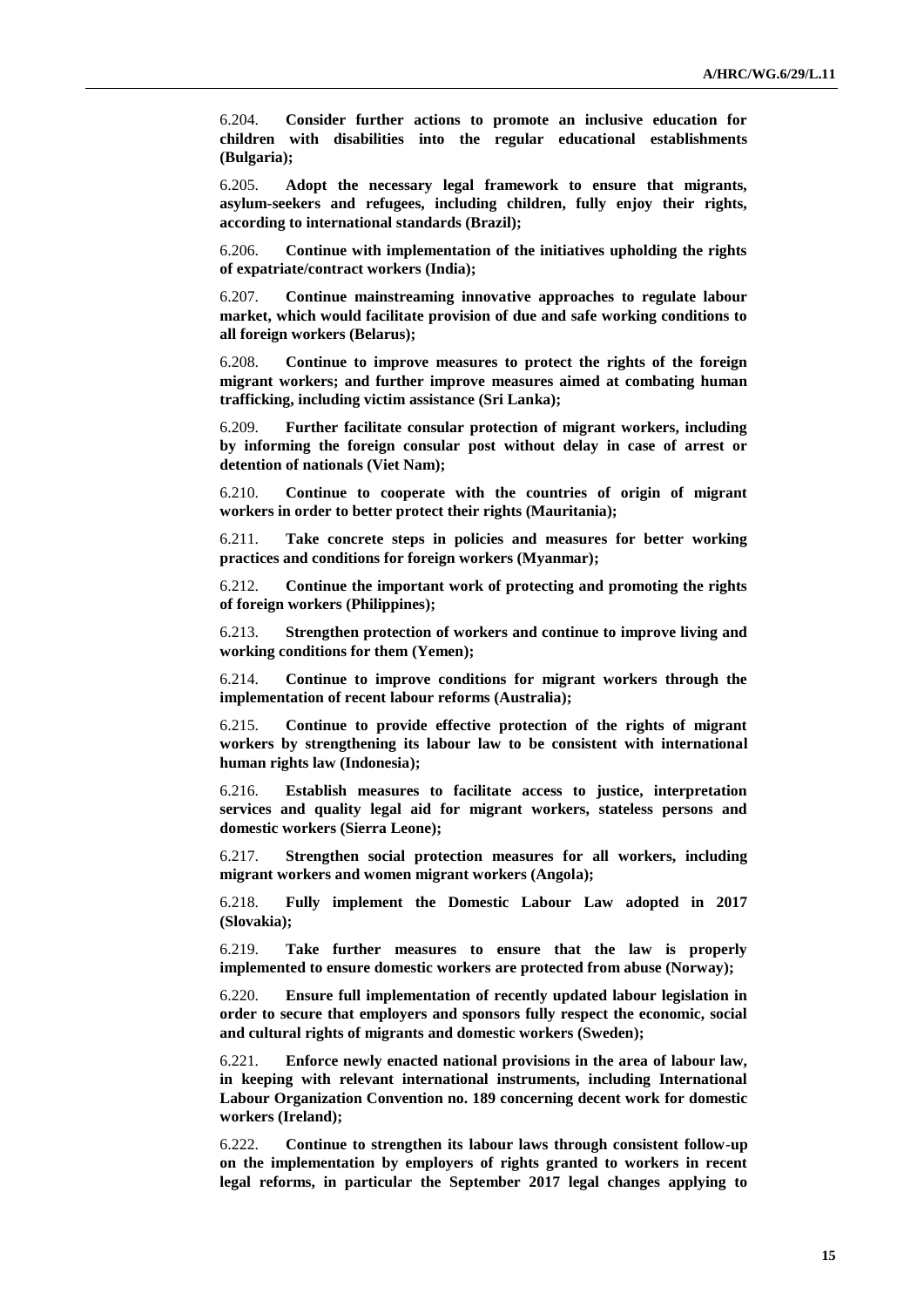**domestic workers, and establish a national institution capable of addressing migrant workers' need for protection and advocacy (Canada);**

6.223. **Continue efforts to ensure the safety, security and dignity of the migrant workers, including women domestic workers, and protection of their interests through requisite institutional and legislative measures (Nepal);**

6.224. **Fully implement legislation on migrant workers, including domestic workers, and ensure a transparent and independent follow up of these issues (Switzerland);**

6.225. **Strengthen the protection of migrant workers and in particular female domestic workers, including by implementing existing legislation, reinforcing inspections and enhancing workers' access to remedies (Austria);**

6.226. **Fully implement its labour laws to safeguard the dignity and protect the rights of workers, particularly foreign and women workers, in full compliance with its international human rights obligations, as well as to develop effective mechanisms for resolving labour disputes (Thailand);**

6.227. **Take further concrete steps to strengthen its legislative and executive measures to promote and protect the rights and legitimate interests of migrant workers against violations committed by the employers, including illegally retaining migrant workers' passport (Viet Nam);**

6.228. **Continue its efforts in the promotion and protection of the rights of vulnerable groups, in particular pregnant migrants (Viet Nam);**

6.229. **Adopt a national policy for the older persons (Yemen);**

6.230. **Adopt law for the older persons (Kuwait).**

**7. The recommendations listed below have been noted by the United Arab Emirates:**

7.1. **End the unilateral coercive measures imposed on the State of Qatar immediately (Qatar);**

7.2. **Compensate all those affected by these coercive measures, provide them with fair access to justice and reparation, and bring those responsible for their human rights violations to accountability (Qatar).**

**8. The recommendations in paragraphs 7.1 and 7.2 have been noted, as the United Arab Emirates considers that they fall outside the scope of the universal periodic review, as stipulated in Human Rights Council resolutions 5/1 and 16/21, and thus rejected them.**

**9. All conclusions and/or recommendations contained in the present report reflect the position of the submitting State(s) and/or the State under review. They should not be construed as endorsed by the Working Group as a whole.**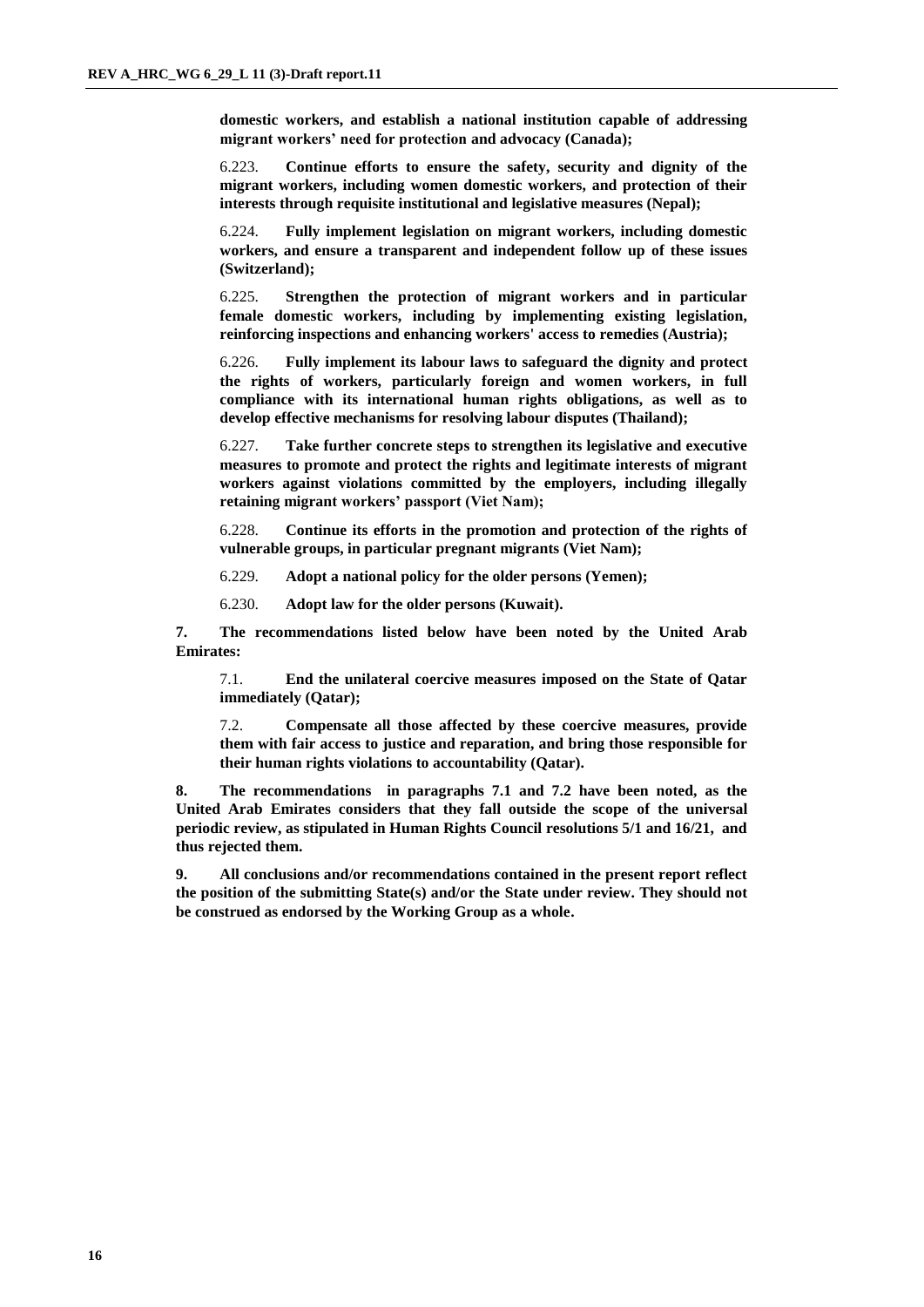# **Annex**

#### **Composition of the delegation**

The delegation of the United Arab Emirates was headed by H.E. Dr. Anwar Mohammad GARGASH, Minister of State for Foreign Affairs: and composed of the following members:

- H.E Ohood Khalfan Mohamed **ALROUMI**, Minister of State for Happiness;
- H.E**. Ahmed Abdulrahman Al-JARMAN**, Assistant Minister for Human Rights and International Law at the Ministry of Foreign Affairs and International Cooperation;
- H.E. Dr. Abdulrahim Yousif **ALAWADI**, Advisor to the Minister of State for foreign Affairs;
- H.E. Obaid Salem **AL ZAABI**, Ambassador / Permanent Representative, UAE Mission – Geneva;
- H.E. Dr. Saeed Mohamed Abdulla **ALGHUFLI**, Asst. Secretary General, Ministry of Federal Nati'onal Council Affairs;
- Mrs. Noora Khaleefa Salem **ALSUWAIDI** , Director General of the General Women's Union;
- Mrs. Reem Abdulla **AL FALASY**, Secretary General, The Supreme Council for Motherhood and Childhood;
- H.E. Maher Hamad Ali Obaid **ALOBAD**, Ministry of Human Resources and Emiratisation;
- H.E.Humaid Rashed **ALSHAMSI**, Red Crescent Authority;
- H.E. Ahmed Mohamed Nekhaira **ALMUHARRAMI**, Ministry of Interior;
- H.E. Ahmed Ali Hashem Ahmed **ALHASHMI,** Ministry of Interior;
- H.E Mohammed Ali Mohammed **ALSHEHHI**, Ministry of Interior;
- H.E.Mohamed Ahmed Mohamed **ALHAMMADI**, Ministry of Justice;
- H.E. Mohamed Abdalla **ALMUR**, Dubai Police Headquarters;
- H.E. Mansour Ibrahim **AL MANSOURI**, Director General of the National Media Council;
- H.E. Mrs. Afra Rashed Eid **ALBASTI**, Women and Child Foundation of Dubai;
- H.E. Mrs. Sara Ibrahim Abdulaziz **SHOHAIL**, Shelters for victims of Human Trafficking (EWA'A);
- Ms. Fawzia Mohammad **BADRI**, Ministry of Education;
- Mrs.Maitha Mohamed **Al SHAMSI**, Community Development Authority of Dubai;
- Mr. Dr. Mohammed Ebrahim **ALMANSOORI**, General Women's Union;
- Ms. Maryam Sallam **ALMENTHERI**, General Women's Union;
- Mr Saeed Mohamed Saif **ALMAZROUEI**, Ministry of Presidential Affairs;
- Mr. Saeed Rashed **ALHEBSI,** Ministry of Foreign Affairs and International Cooperation;
- Ms.Amna Abdulla Sultan **ALHAMMADI**, Ministry of Foreign Affairs and International Cooperation;
- Mr. Mohamed Abdulla Ali **ALSHAMSI**, Ministry of Foreign Affairs and International Cooperation;